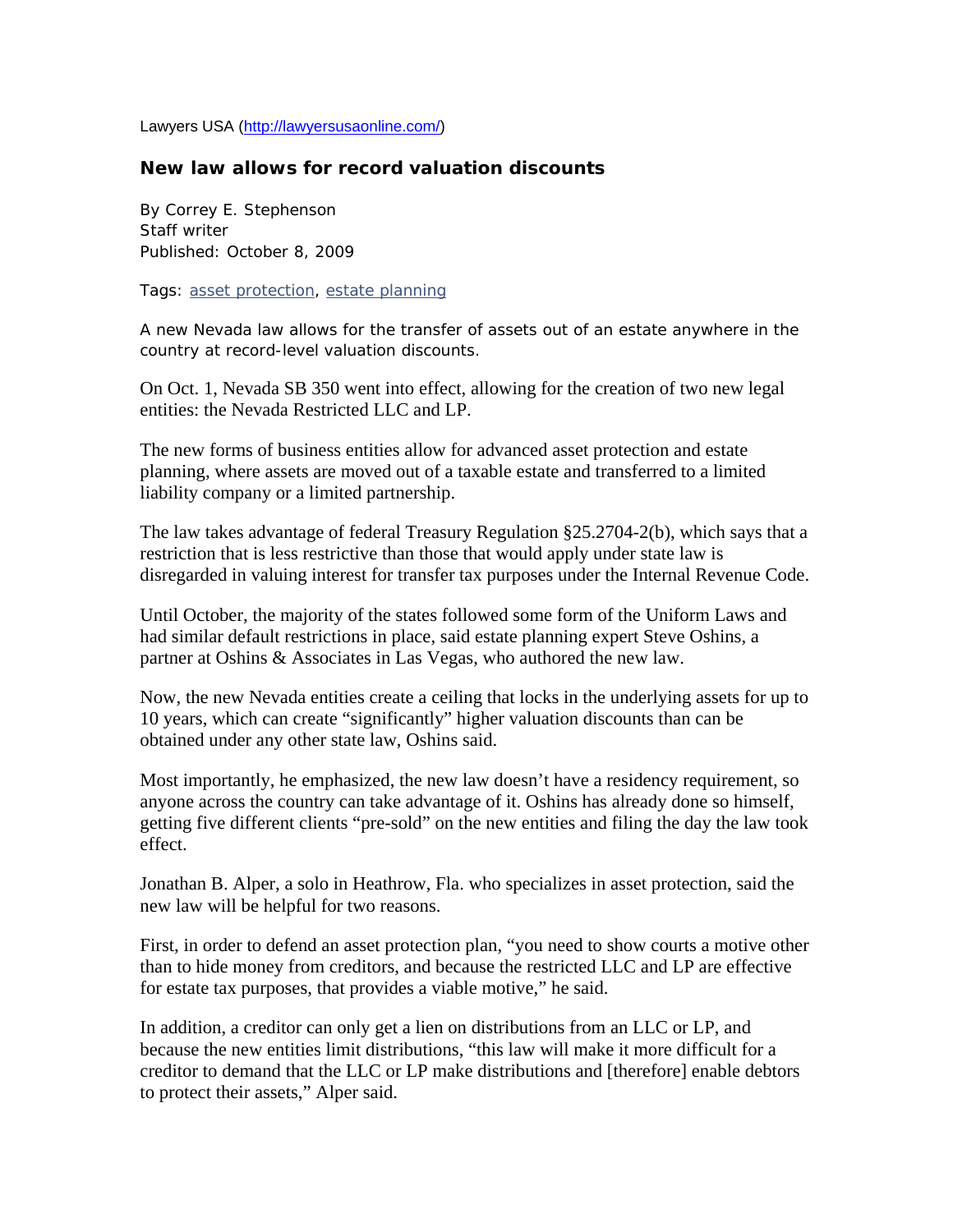Bernard Krooks, an estate planner and partner at Littman Krooks in Manhattan and White Plains, N.Y., said he will "absolutely" use the new law for the appropriate client and estate planning situation.

The new law "is for a client with high net worth," he said – over the \$3.5 million threshold but definitely in the \$10 million range.

Mark J. Soss, a sole practitioner in Lakewood Ranch, Fla. with a corporate planning and estate planning practice, said he would also advise clients to take advantage of the new law.

"This new law is great from an asset protection standpoint," Soss said.

## **How to do it**

The state of Nevada has made it easy to create the new entities, noted Kristen E. Simmons, an attorney at Oshins' firm.

All you have to do is designate the business' desire to operate as a restricted LLC or LP on the articles of organization that are filed with the secretary of state and designate how long the discount period should last, Simmons said. Without a designation, it will default to the full 10 years.

No Nevada residency is required, although the LLC or LP needs a registered agent in Nevada, a service that Simmons says the firm often provides for out-of-state clients.

For moving entities from another state to Nevada to take advantage of the new law, the state "allows a merger or a conversion from another state LLC," she added, charging a flat fee.

"The costs of moving an entity are so de minimus," Oshins said. "We aren't going to move [an entity] unless it's going to save a family at least a few hundred thousand dollars, so the fees don't really matter."

Oshins had two different business valuation appraisers run some hypotheticals to give a sense of how much additional valuation discount could be realized if someone fully utilized the 10-year lock-up period.

Assuming a typical valuation discount in the 35 percent range, the first appraiser estimated an additional 10 to 30-plus percent, while the second estimated 15 to 35 percent, Oshins said.

That means that the total valuation discount could range from 45 to 65-plus percent, or even 50 to 75 percent, depending on the appraiser.

"If you multiply that by a \$10 million transaction, it gets very significant," he said.